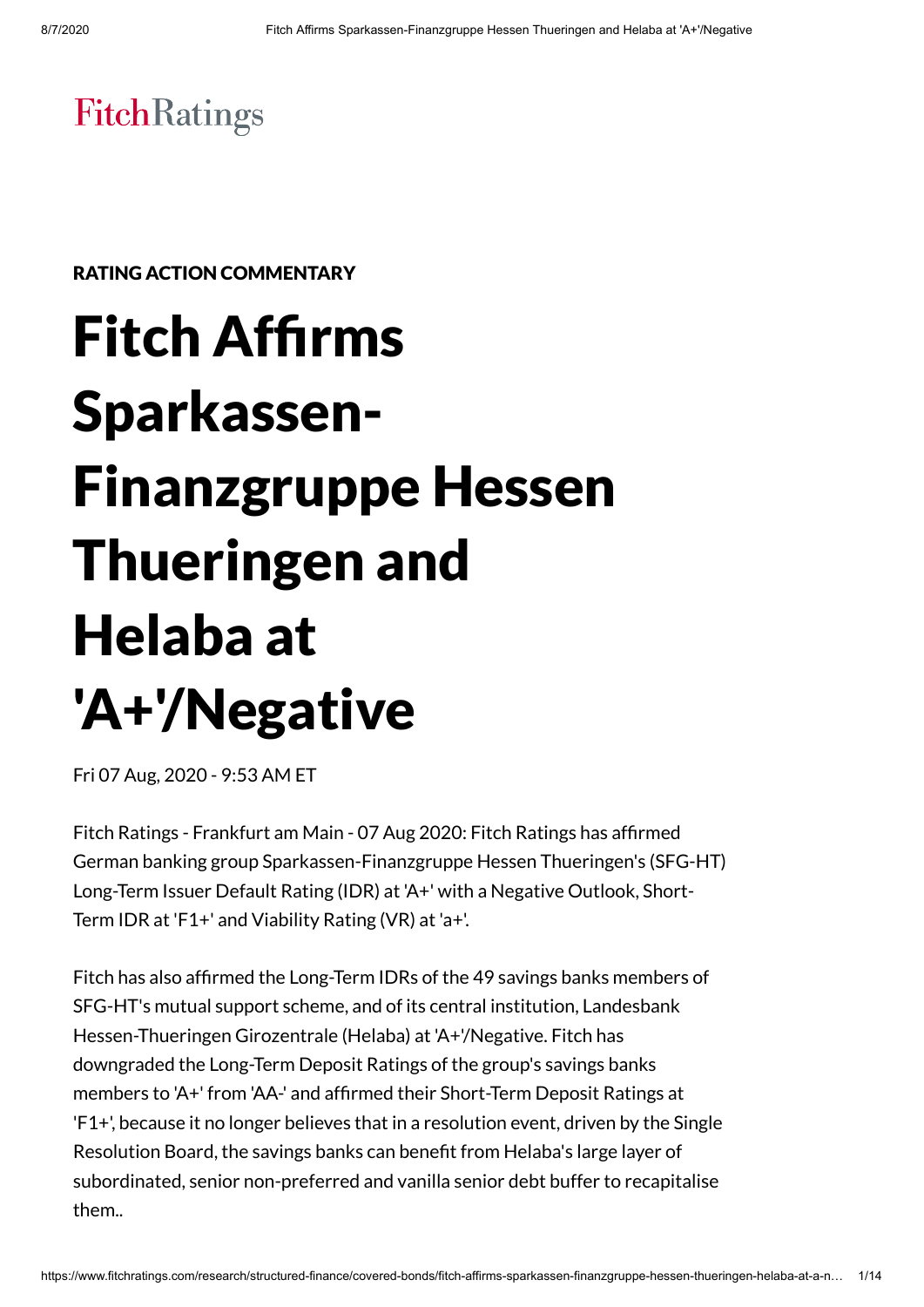#### KEY RATING DRIVERS

IDRS, VR, HELABA'S SENIOR UNSECURED AND SENIOR NON-PREFERRED DEBT

SFG-HT is not a legal entity but a network of savings banks in Hessen and Thueringen, whose cohesion is supported by a mutual support scheme and which forms a common economic unit together with Helaba. Fitch assigns group ratings to SFG-HT and its member banks. The IDRs apply to each individual member bank in accordance with Annex 4 of Fitch's Bank Rating Criteria for banking structures backed by mutual support mechanisms and are based on the group's VR.

The group's ratings are underpinned by an integrated business model resulting in stronger cohesion among its members compared with Sparkassen-Finanzgruppe (SFG; A+/Negative/F1+), the nationwide network of savings banks in Germany. It reflects SFG-HT's common business and risk strategy, common risk monitoring, own regional reserve fund and voluntary provision of consolidated IFRS accounts.

Nevertheless, its IDRs and VR are closely aligned with those of SFG because SFG-HT's savings banks members are also part of the German savings banks' nationwide mutual support scheme, which is designed as an institutional protection scheme and recognised by the regulator as a deposit guarantee scheme.

The group enters the economic downturn in 2020 driven by f the coronavirus pandemic from a relative position of strength, given its diversified and strong regional retail franchise, complemented by Helaba's domestic and international wholesale activities, sound asset quality, strong capitalisation and solid depositdriven funding and liquidity.

The Negative Outlook on SFG-HT's IDRs reflects our view that risks remain skewed to the downside in the medium term, especially if the recession proves deeper or the recovery weaker than Fitch's baseline economic scenario. In this case, SFG-HT's ratings might come under pressure due to deteriorating asset quality, larger credit losses, and weaker revenue generation. This could ultimately result in greater than expected capital erosion, despite our expectation of moderately stronger resilience to the impact of the corona crisis at the savings banks' level. The ultimate impact on SFG-HT's financial profile will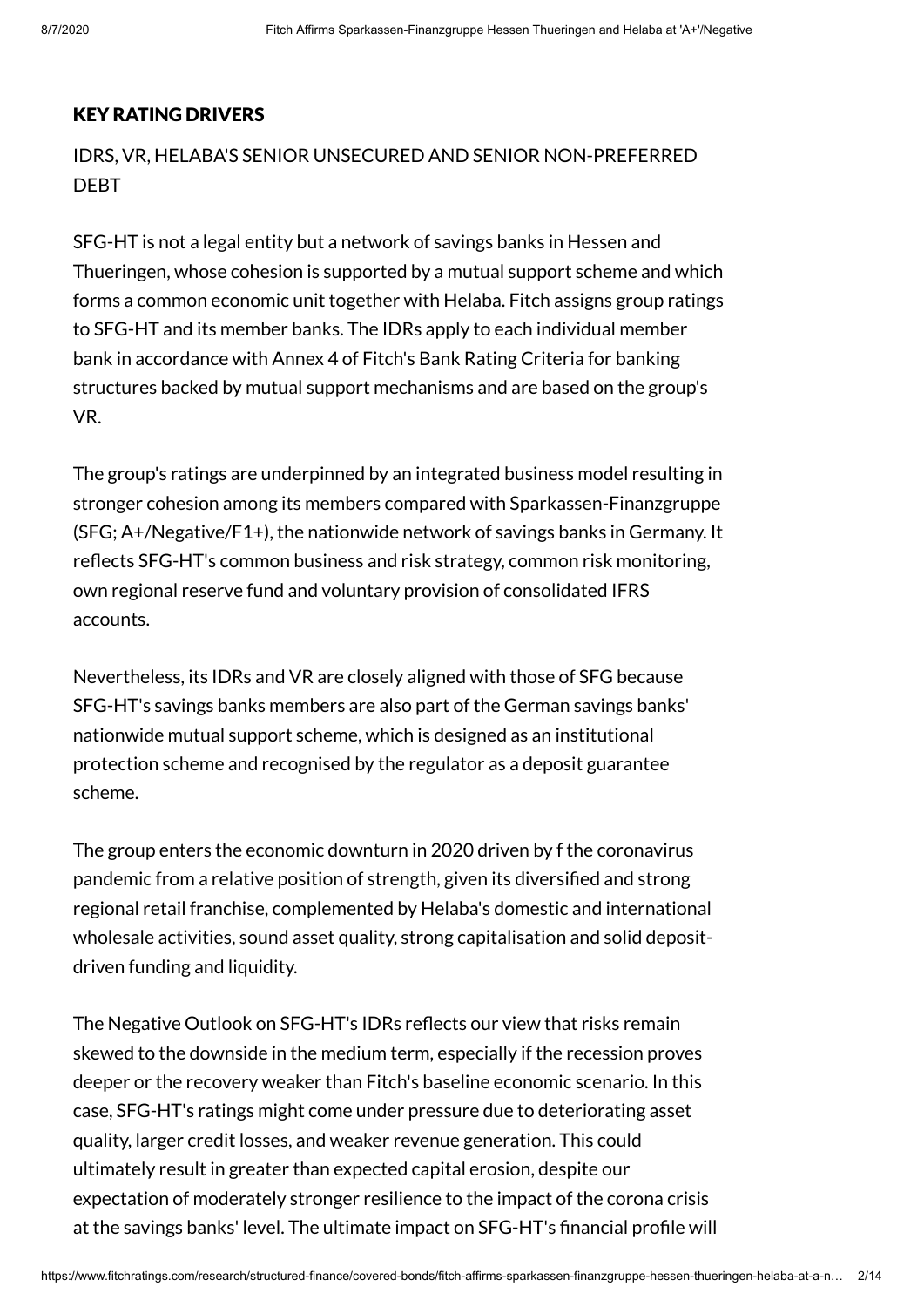also depend on the effectiveness of the government support programmes to the broader economy, the duration of the crisis and the speed and strength of the recovery.

SFG-HT's capitalisation is a rating strength and materially stronger than the German banking sector average. The group's calculated CET1 ratio moderately declined to 18.6% at end-2019, because growth in risk-weighted assets (RWAs), driven by strong loan growth and a one-off asset acquisition at Helaba, outpaced profit retention. We believe the group is well placed to provide financing to its customers through the COVID-19 crisis and absorb the negative impact from the recession. We also believe that the group can remain profitable and continue to build capital under a reasonable stress scenario. A severe stress could lead to losses for SFG-HT, but we do not expect these to be significant .

SFG-HT's appetite for credit risk is low, driven by conservative underwriting standards, strong collateral and an acceptable level of sector and counterparty concentration. We view Helaba's risk appetite as conservative, despite its focus on commercial real estate lending. The group's interest rate risk in the banking book remains high due to unhedged maturity mismatches and makes the group vulnerable to interest rate shocks. However, this is mitigated by Helaba's longterm debt issuance and the savings banks' use of derivatives.

The group's non-performing loan ratio (NPL) dropped below 1.0% at end-2019, helped by Helaba's reported NPL ratio of 0.4%. However, unlike in the previous year, the group reported rising loan impairment charges in 2019, indicating a reversal of the credit cycle prior to the outbreak of the pandemic. Fitch expects SFG-HT's asset quality to deteriorate over the next two years, primarily due to cyclical unsecured consumer finance and the group's corporate/SME lending.

SFG-HT's financial performance improved in 2019 and the group's operating profit/RWA ratio recovered to 1.2% in 2019. However, this was mainly driven by a large swing in the fair value result on financial assets, which we do not expect to be repeated. The group's profitability remains in a longer-term structural decline, similar to most peers, reflecting pressure on net interest income, which is unlikely to be balanced by higher fees. The group showed good cost discipline in 2019 and Helaba launched a restructuring programme including head count reduction. Nevertheless, we expect this year's financial result to be significantly lower, driven by materially higher loan impairment charges.

The savings banks' large and growing retail deposit base strongly supports the group's sound funding and liquidity profile. The 'F1+' Short-Term IDR is the higher of two options mapping to a 'A+' Long-Term IDR and reflects the group's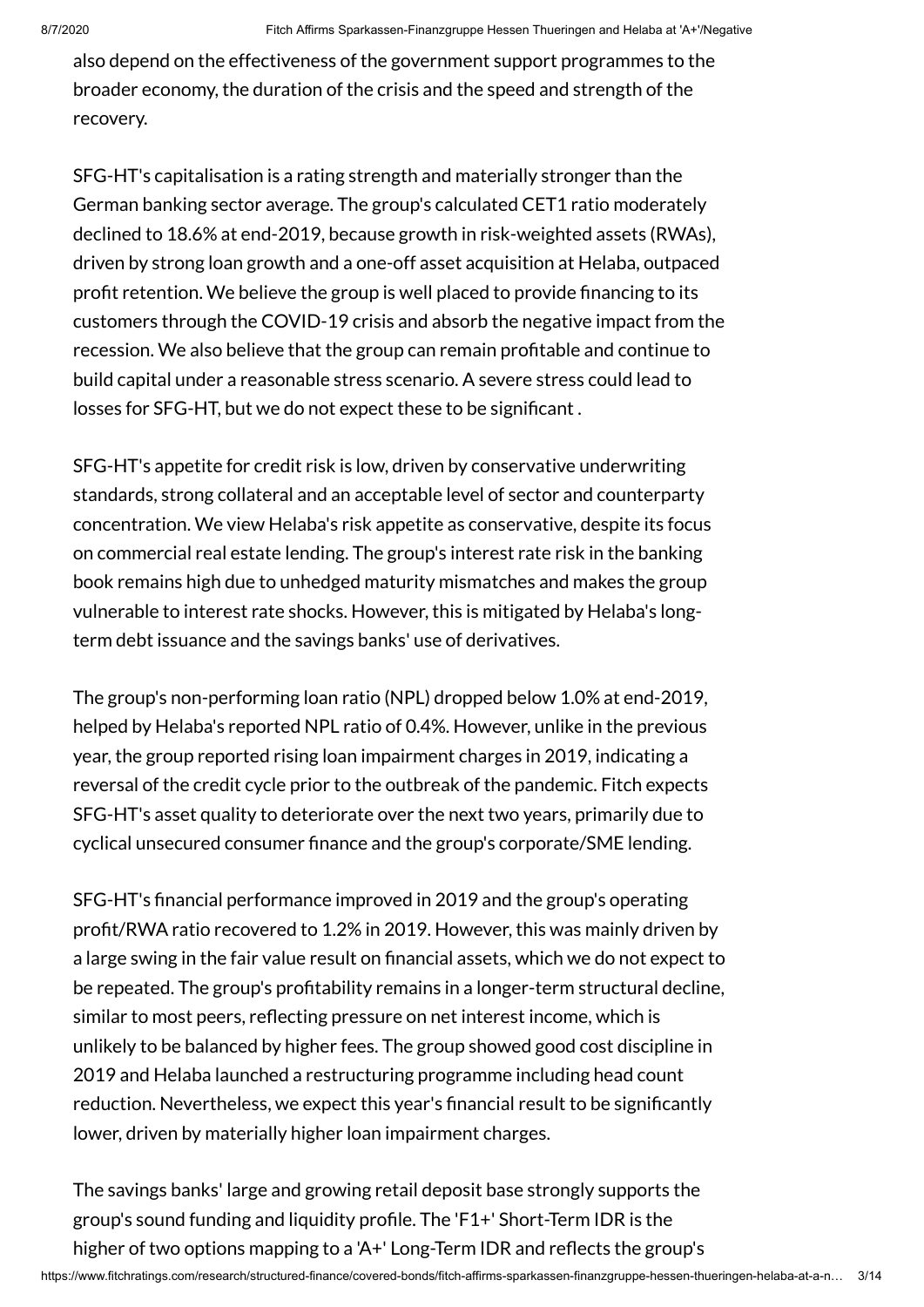'aa-'score for funding and liquidity. Helaba pursues a strategy of matched funding of new business, and its wholesale funding benefits from an established domestic and international investor base.

# GUARANTEED SENIOR UNSECURED AND SUBORDINATED NOTES AND OTHER SUBORDINATED NOTES

The 'AAA' rating of Helaba's guaranteed senior unsecured and subordinated Tier 2 debt is based on Fitch's view of the State of Hessen and the Free State of Thueringen's extremely high ability and propensity to honour their statutory grandfathered guarantee. Fitch believes that the protection provided by the grandfathered guarantee is similar between senior and subordinated debt instruments because the statutory guarantor's liability (Gewaehrtraegerhaftung) does not differentiate between the seniority of various classes of liabilities. In our view, regulatory and EU state aid frameworks do not constrain the level of support for grandfathered debt

Subordinated Tier 2 notes that do not benefit from the guarantee are notched down twice from SFG-HT's VR to reflect Fitch's baseline notching for lossseverity.

# DERIVATIVE COUNTERPARTY RATING (DCR), DEPOSIT RATINGS AND HELABA'S SENIOR PREFFERED RATING

Fitch has affirmed Helaba's DCR, deposit ratings and preferred debt ratings at 'AA-', one notch above its Long-Term IDR because of the protection provided by Helaba's sustainable resolution buffers to these preferred creditors. Helaba is subject to a minimum requirement for own funds and eligible liabilities (MREL), and although the bank so far has not publicly expressed it plans to meet this requirement exclusively with senior non-preferred (SNP) and more junior instruments, we expect that the buffer of junior and SNP instruments will continue to comfortably exceed 10% of RWA.

Fitch has downgraded the long-term deposit ratings of SFG-HT's savings banks to 'A+' and affirmed their short-term deposit ratings at 'F1+'. Resolution regimes for European banks have evolved and become clearer and more transparent. We believe the savings banks are now less likely to benefit from Helaba's large layer of subordinated and senior non-preferred debt to recapitalise them if SFG-HT fails. Fitch believes, this is because the authorities appear to favour a 'single point of entry' resolution strategy with a bail-in for Helaba, which does not include the savings banks. As long as SFG-HT is not recognised as one regulatory group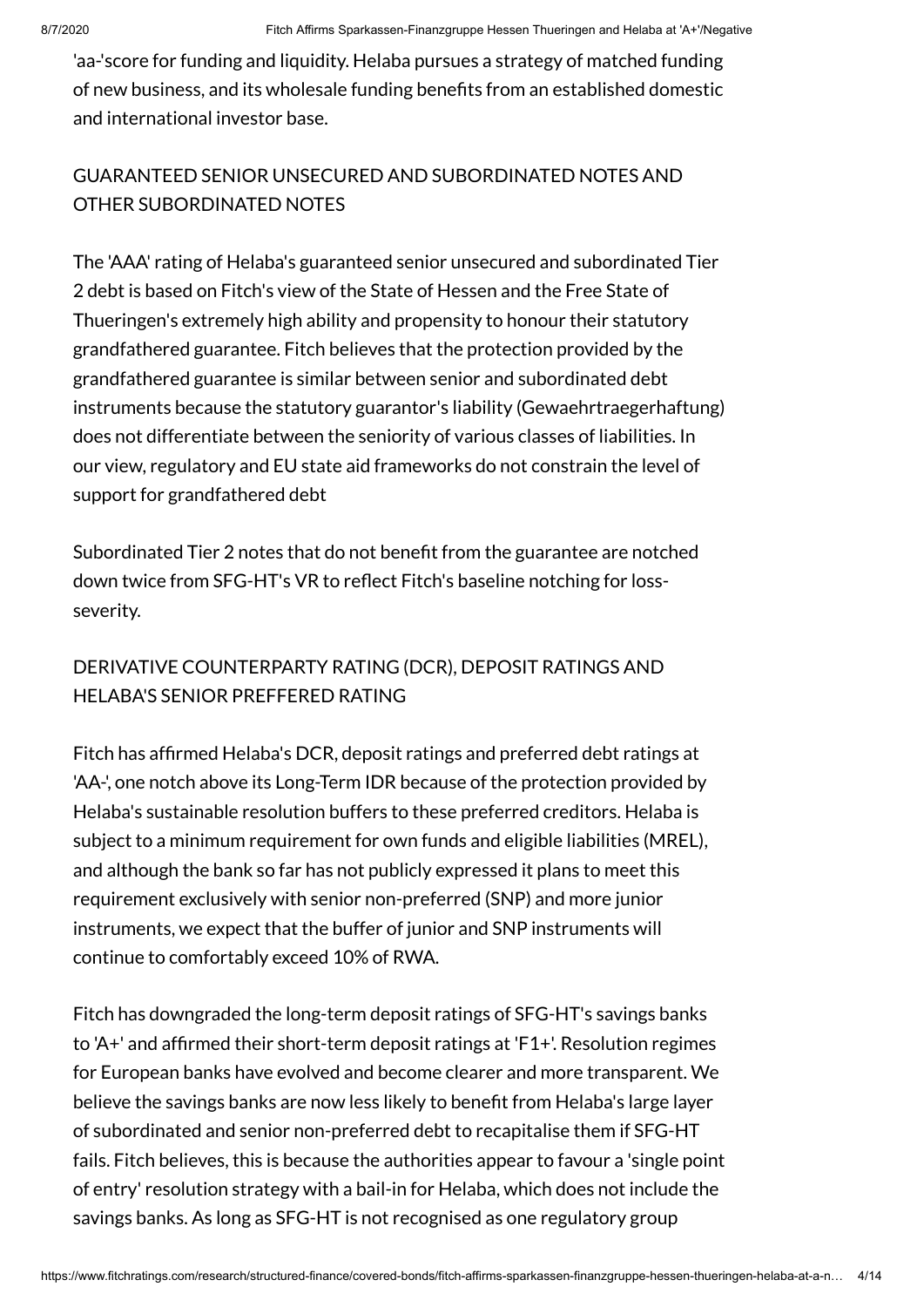including its savings banks members, we believe that it is unlikely that the group's savings banks would be included in a bail-in.

If the need for support arises at savings banks, we believe the mutual support mechanism would ensure this support until the point of failure of the entire group, which is backed by the sector's deposit guarantee scheme that covers all German savings banks and by SFG-HT's own reserve fund. Beyond this point, we do not believe savings banks' depositors would additionally benefit from Helaba's resolution buffers in a way that would justify maintaining the one-notch uplift of the long-term deposit rating of the individual savings banks above their Long-Term IDRs.

#### HELABA ASSET SERVICES

The IDRs of Helaba Asset Services, which is not a member of SFG-HT's mutual support scheme, are equalised with its parent's IDRs to reflect our view that institutional support would be forthcoming. Helaba Asset Services benefits from a declaration of backing by Helaba, and we believe that Helaba would face reputational risk if Helaba Asset Services defaults on its obligations. Helaba Asset Services' status as a private unlimited company also means that Helaba is fully liable for any shortfall in its assets in case of liquidation.

#### SUPPORT RATING (SR) AND SUPPORT RATING FLOOR (SRF)

SFG-HT's SR and SRF reflect Fitch's view that extraordinary sovereign support for EU banks is possible but cannot be relied upon due to the Bank Recovery and Resolution Directive and the Single Resolution Mechanism's resolution mechanisms. It is likely that senior creditors will be required to participate in losses, if necessary, instead of or ahead of the group receiving sovereign support.

#### Additional ESG Commentary

The highest level of ESG credit relevance is a score of '3'. SFG-HT's governance structure is not a rating driver and is not constrained by SFG's score of '4' for group structure, even though SFG-HT's savings banks are also part of the nationwide savings banks organisation. This is because SFG-HT statutorily operates as one economic unit, which is a key pillar of its corporate culture. This commitment makes its decision making processes more effective and fosters a materially stronger cohesion than within SFG. The score of '3' means ESG issues are credit-neutral or have only a minimal credit impact on SFG-HT, either due to their nature or to the way in which they are being managed by the entity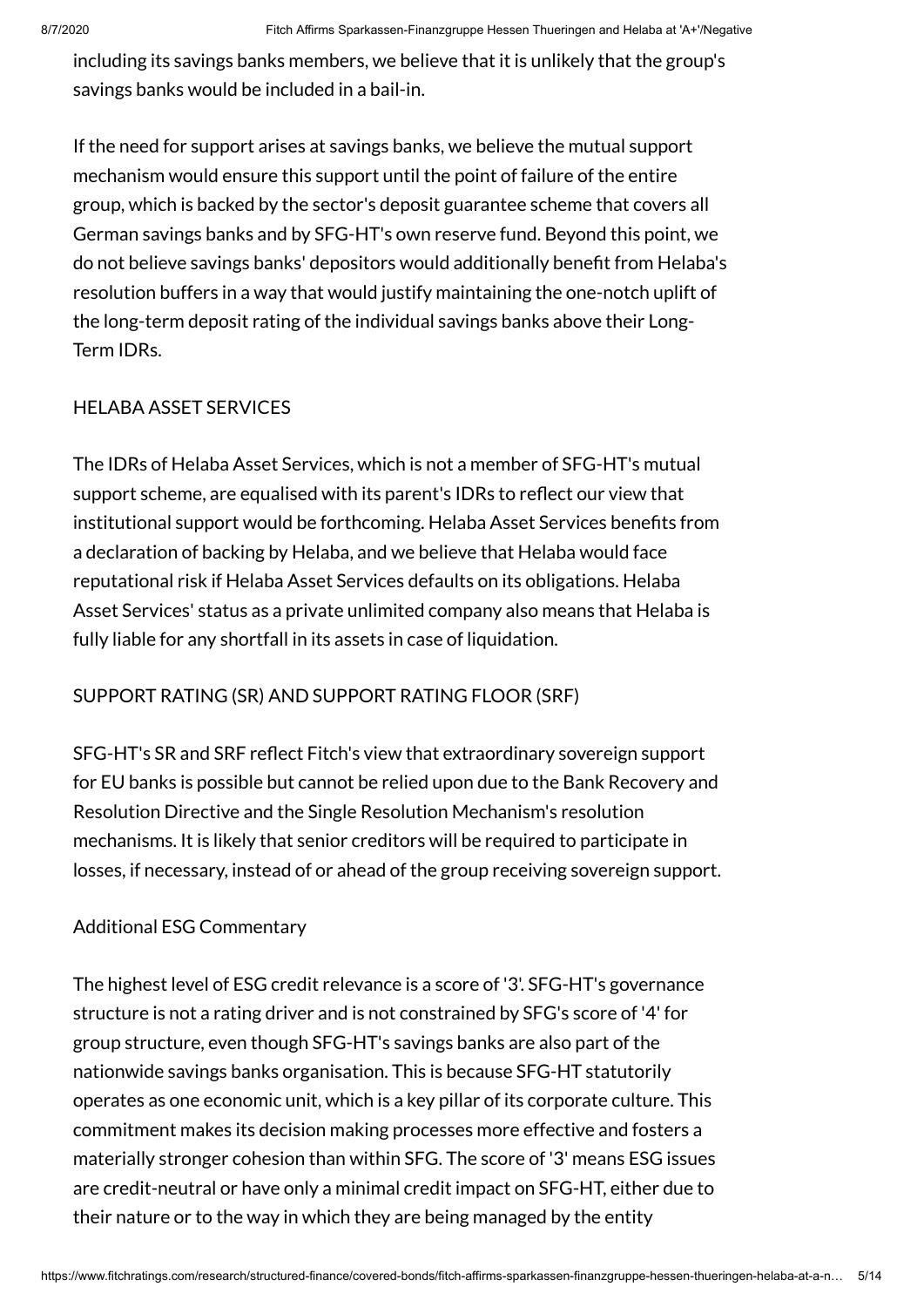#### RATING SENSITIVITIES

IDRS, VR, HELABA'S SENIOR UNSECURED AND SENIOR NON-PREFERRED DEBT

The IDRs, senior unsecured debt and Helaba's senior non-preferred ratings are sensitive to changes in the group's VR. SFG-HT's ratings are also sensitive to changes in those of SFG. This is because SFG-HT's savings banks are also part of the savings banks' nationwide mutual support mechanism, and would be affected by a material change of the overall savings bank sector's credit profile.

Factors that could, individually or collectively, lead to positive rating action/upgrade:

SFG-HT's ratings could be affirmed and the Outlook revised to Stable if COVID-19 disruptions are short-lived, and the group manages to maintain adequate asset quality. Fitch believes that the measures taken by the German government to support retail customers and the corporate sector should indirectly support SFG-HT's asset quality and ultimately its viability. Profitability pressure from an extended period of low interest rates makes an upgrade unlikely in the short term.

Factors that could, individually or collectively, lead to negative rating action/downgrade:

SFG-HT's ratings could be downgraded if the economic disruptions caused by the pandemic intensify, making a swift economic recovery in 2021 and 2022 less likely. In this case, SFG-HT's ratings could come under pressure from elevated credit losses triggered by a severe deterioration in asset quality and weaker revenue generation, ultimately resulting in greater than expected capital erosion.

The Short-Term IDR is also sensitive to our assessment of the group's funding and liquidity and could be downgraded if SFG-HT's funding and liquidity score drop below 'aa-'.

# GUARANTEED SENIOR UNSECURED AND SUBORDINATED NOTES AND OTHER SUBORDINATED NOTES

Factors that could, individually or collectively, lead to negative rating action/downgrade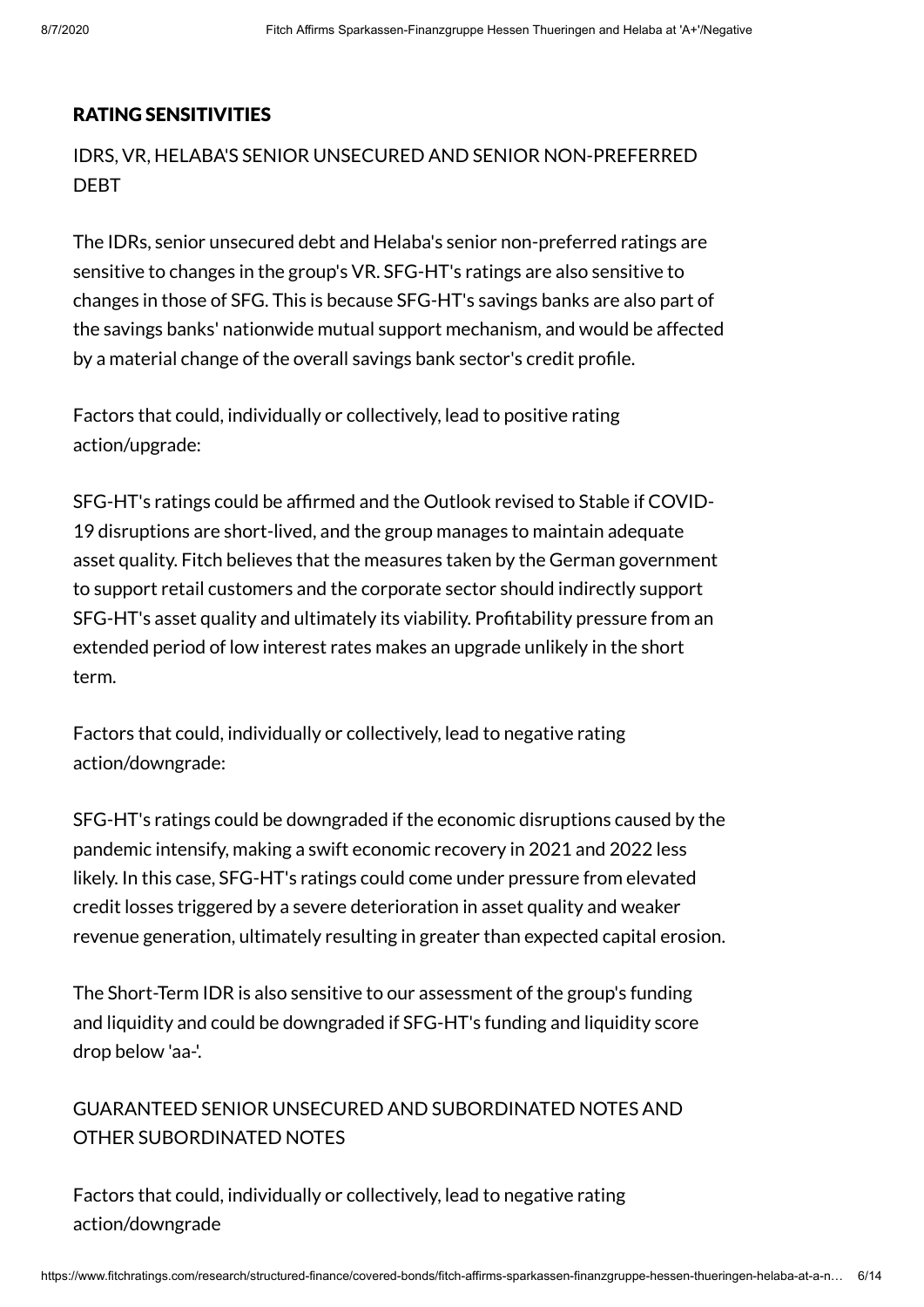The rating of Helaba's guaranteed senior unsecured and subordinated Tier 2 debt is primarily sensitive to a change in Fitch's view of the creditworthiness of the guarantor. A downgrade of the guarantors would trigger a downgrade of the guaranteed instruments. The ratings of the subordinated Tier 2 notes that do not benefit from the guarantee are primarily sensitive to the changes in SFG-HT's VR, from which they are notched.

Factors that could, individually or collectively, lead to positive rating action/upgrade:

The ratings of the guaranteed bonds are 'AAA', which is the highest level on Fitch's scale. The ratings cannot be upgraded.

The ratings of subordinated Tier 2 notes that do not benefit from the guarantee could be upgraded if the notes meet the specific conditions under our criteria for applying a reduced notching or if the VR was upgraded.

# DCR, DEPOSIT RATINGS AND HELABA'S SENIOR PREFFERED RATING

Factors that could, individually or collectively, lead to negative rating action/downgrade

The Deposit Ratings of the savings bank members, and Helaba's DCR and senior non-preferred debt rating are primarily sensitive to changes in SFG-HT's IDRs.

Helaba's ratings are also sensitive to a reduction of its consolidated buffers of subordinated and senior non-preferred debt to below 10% of its RWA. Regulation-driven long-term RWA inflation could also weigh on the rating uplift if it is not accompanied by an increase in the size of the debt buffer.

Factors that could, individually or collectively, lead to positive rating action/upgrade

The deposit ratings of the savings bank members could be upgraded if all members of SFG-HT become subject to a common resolution regime with bail-in as the preferred resolution strategy, and if the group fulfils its MREL requirements with senior non-preferred or more junior debt, or if the debt buffer at Helaba sustainably remains above 10% of the resolution group's RWAs.

#### HELABA ASSET SERVICES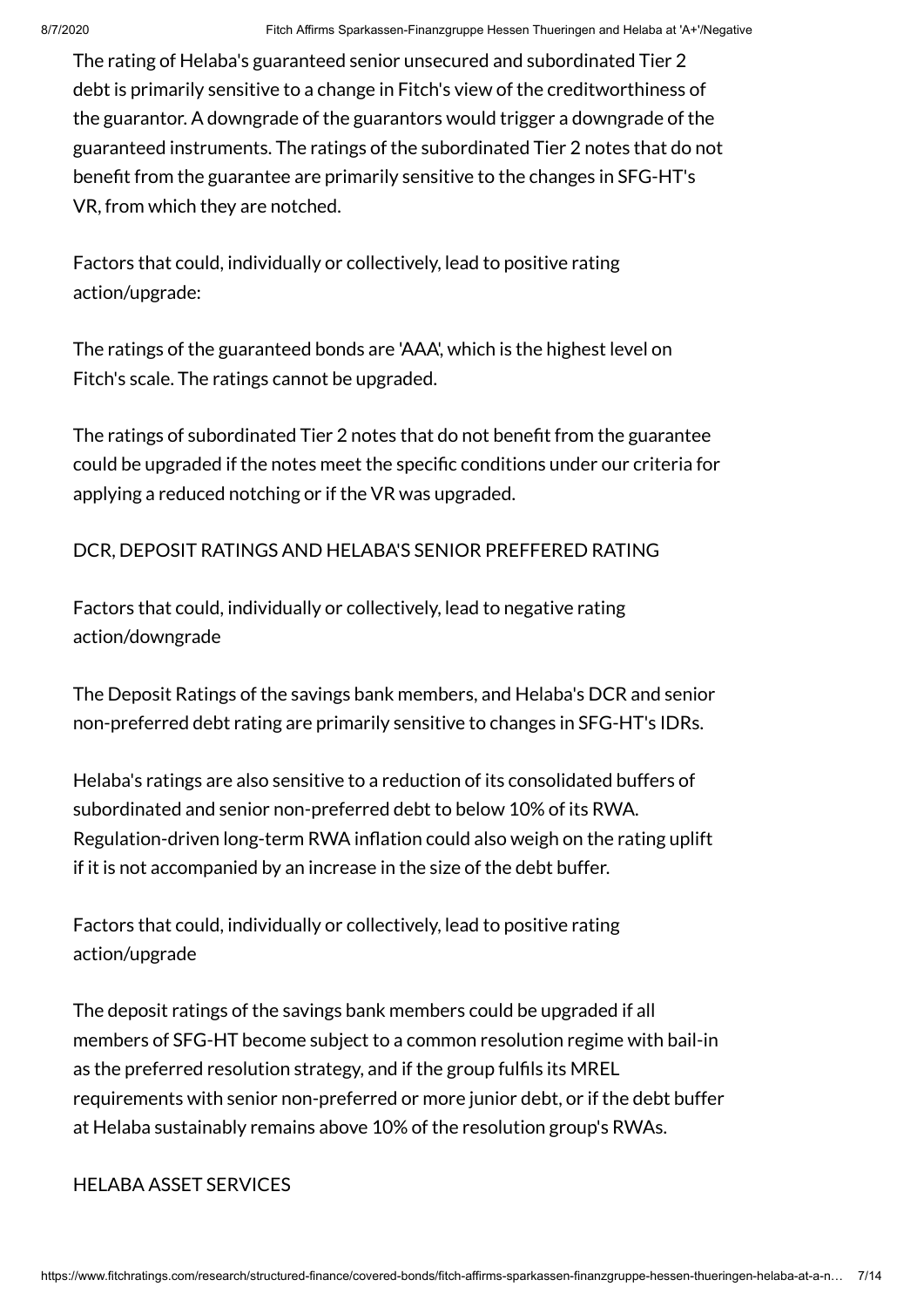Factors that could, individually or collectively, lead to negative rating action/downgrade

Helaba Asset Services' IDRs are equalised with and primarily sensitive to a change in Helaba's IDRs. A cancellation of Helaba's declaration of backing would trigger a widening of the support notching.

Factors that could, individually or collectively, lead to positive rating action/upgrade:

Helaba Asset Services IDRs are already equalised with the parent. A higher rating is therefore unlikely.

#### SUPPORT RATING AND SUPPORT RATING FLOOR

Factors that could, individually or collectively, lead to negative rating action/downgrade

The SR and SRF are already at the lowest possible levels.

Factors that could, individually or collectively, lead to positive rating action/upgrade:

An upgrade of the SR and upward revision of the SRF would be contingent on a positive change in Fitch's view of the sovereign's propensity to support its systemically important banks. While not impossible, in Fitch's opinion, this is highly unlikely.

#### BEST/WORST CASE RATING SCENARIO

International scale credit ratings of Financial Institutions and Covered Bond issuers have a best-case rating upgrade scenario (defined as the 99th percentile of rating transitions, measured in a positive direction) of three notches over a three-year rating horizon; and a worst-case rating downgrade scenario (defined as the 99th percentile of rating transitions, measured in a negative direction) of four notches over three years. The complete span of best- and worst-case scenario credit ratings for all rating categories ranges from 'AAA' to 'D'. Best- and worst-case scenario credit ratings are based on historical performance. For more information about the methodology used to determine sector-specific best- and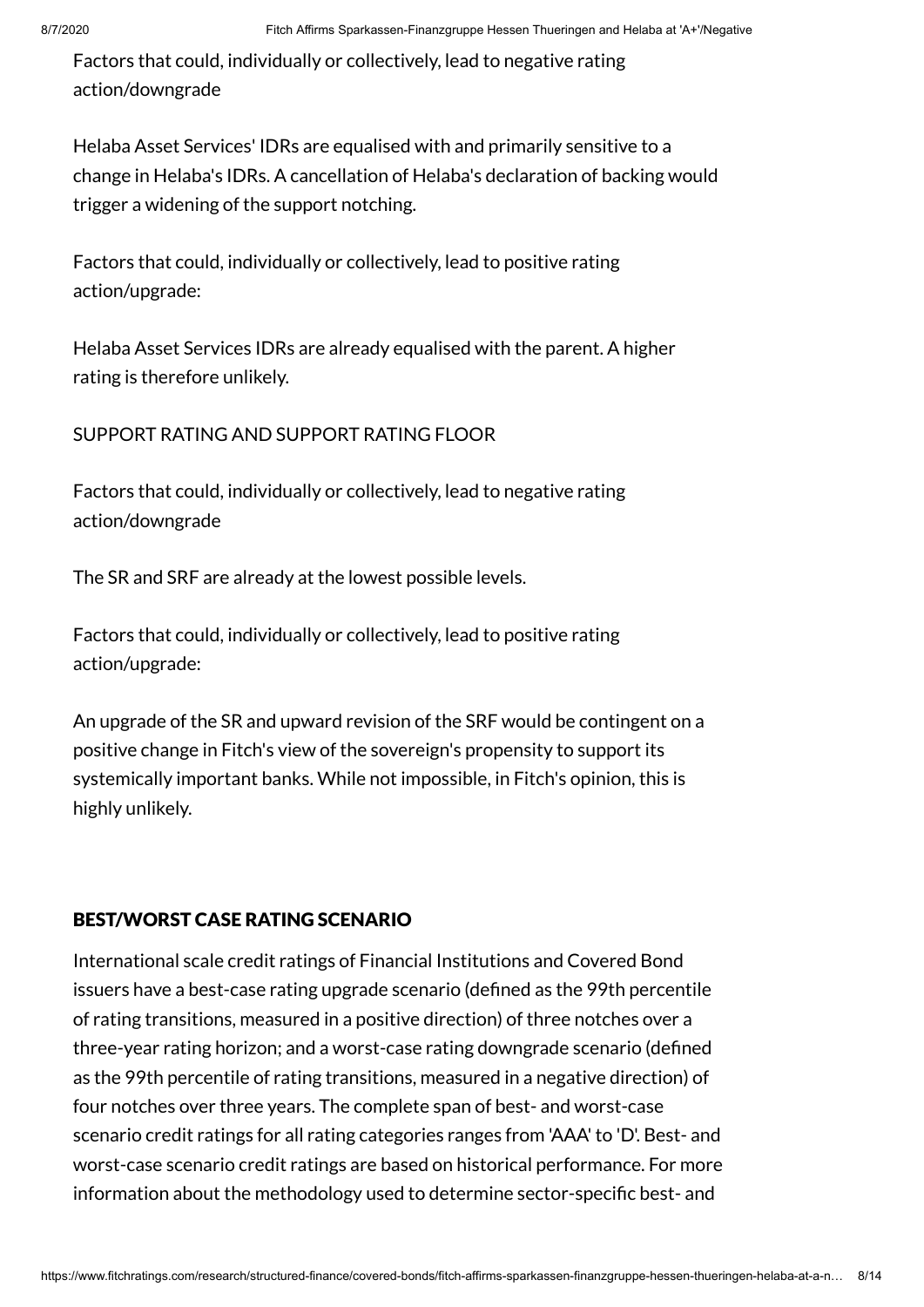worst-case scenario credit ratings, visit [<https://www.fitchratings.com/site/re/10111579>]

# REFERENCES FOR SUBSTANTIALLY MATERIAL SOURCE CITED AS KEY DRIVER OF RATING

The principal sources of information used in the analysis are described in the Applicable Criteria.

#### PUBLIC RATINGS WITH CREDIT LINKAGE TO OTHER RATINGS

Landesbank Hessen-Thueringen Girozentrale (Helaba) is part of Sparkassen-Finanzgruppe Hessen-Thueringen (SFG-HT). SFG-HT is not a legal entity but a network of savings banks in Hessen and Thueringen whose cohesion is supported by a mutual support scheme and which forms a common economic unit together with Helaba. Fitch assigns "group" ratings to SFG-HT and its member banks.

Helaba Asset Services is a subsidiary of Helaba.

#### ESG CONSIDERATIONS

The highest level of ESG credit relevance, if present, is a score of 3. This means ESG issues are credit-neutral or have only a minimal credit impact on the entity(ies), either due to their nature or to the way in which they are being managed by the entity(ies). For more information on Fitch's ESG Relevance Scores, visit [www.fitchratings.com/esg.](http://www.fitchratings.com/esg)

#### VIEW ADDITIONAL RATING DETAILS

#### FITCH RATINGS ANALYSTS

**Markus Glabach** Director Primary Rating Analyst +49 69 768076 195 Fitch Ratings – a branch of Fitch Ratings Ireland Limited Neue Mainzer Strasse 46 - 50 Frankfurt am Main D-60311

#### **Roger Schneider**

**Director**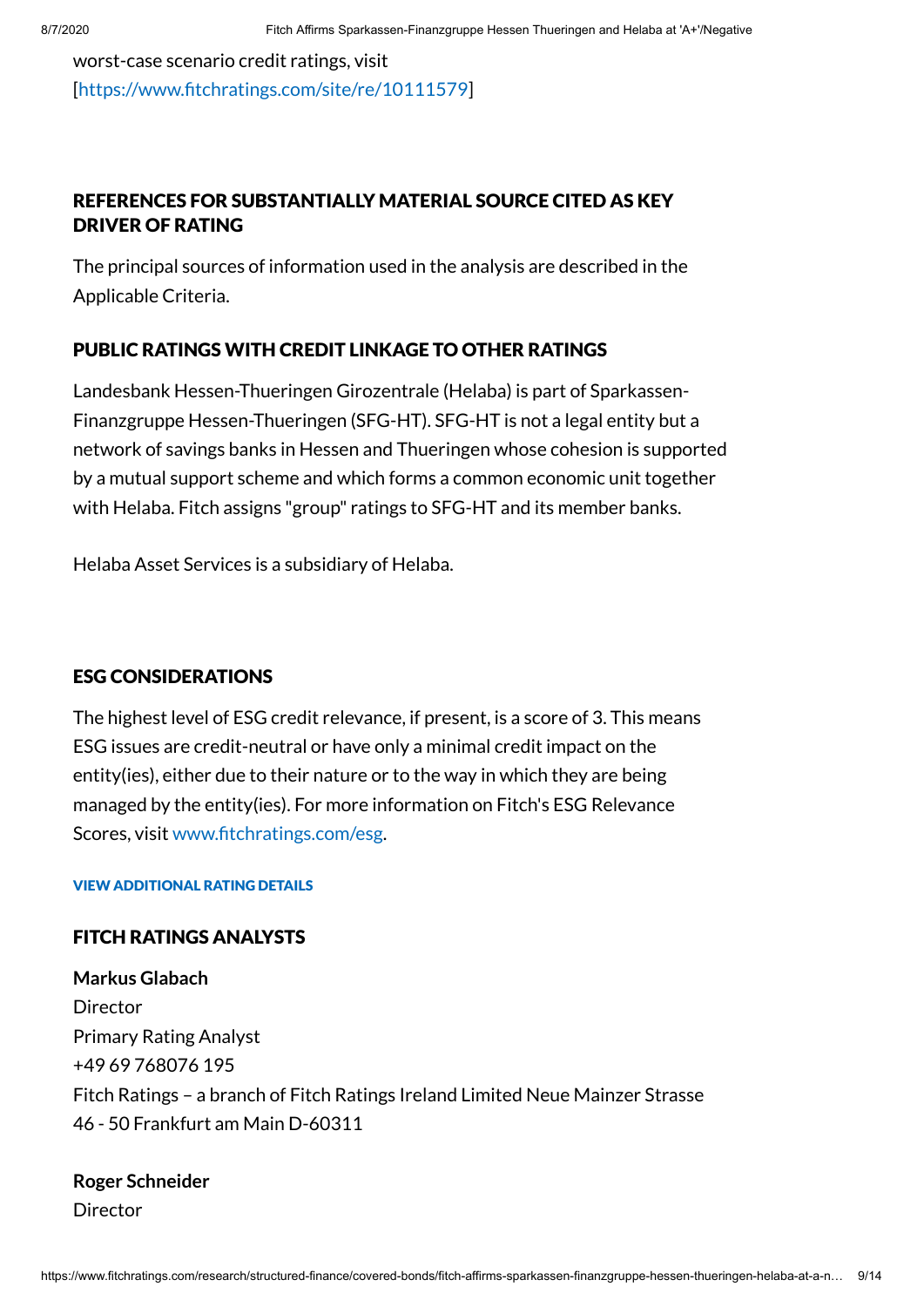Secondary Rating Analyst +49 69 768076 242

#### **Paul Noller**

Analyst Secondary Rating Analyst +49 69 768076 119

#### **Konstantin Yakimovich**

Senior Director Committee Chairperson +44 20 3530 1789

#### MEDIA CONTACTS

**Louisa Williams** London +44 20 3530 2452 louisa.williams@thefitchgroup.com

Additional information is available on www.fitchratings.com

#### APPLICABLE CRITERIA

Non-Bank Financial [Institutions](https://www.fitchratings.com/research/non-bank-financial-institutions/non-bank-financial-institutions-rating-criteria-28-02-2020) Rating Criteria (pub. 28 Feb 2020) (including rating assumption sensitivity) Bank Rating Criteria (pub. 28 Feb 2020) (including rating [assumption](https://www.fitchratings.com/research/banks/bank-rating-criteria-28-02-2020) sensitivity)

#### ADDITIONAL DISCLOSURES

[Dodd-Frank](https://www.fitchratings.com/research/structured-finance/covered-bonds/fitch-affirms-sparkassen-finanzgruppe-hessen-thueringen-helaba-at-a-negative-07-08-2020/dodd-frank-disclosure) Rating Information Disclosure Form [Solicitation](#page-12-0) Status [Endorsement](#page-13-0) Policy

#### ENDORSEMENT STATUS

| Frankfurter Sparkasse         | <b>EU</b> Issued |
|-------------------------------|------------------|
| Kasseler Sparkasse            | <b>EU</b> Issued |
| Kreissparkasse Eichsfeld      | <b>EU</b> Issued |
| Kreissparkasse Gelnhausen     | <b>EU</b> Issued |
| Kreissparkasse Gotha          | <b>EU</b> Issued |
| Kreissparkasse Gross-Gerau    | <b>EU</b> Issued |
| Kreissparkasse Hildburghausen | <b>EU</b> Issued |
| Kreissparkasse Limburg        | <b>FU</b> Issued |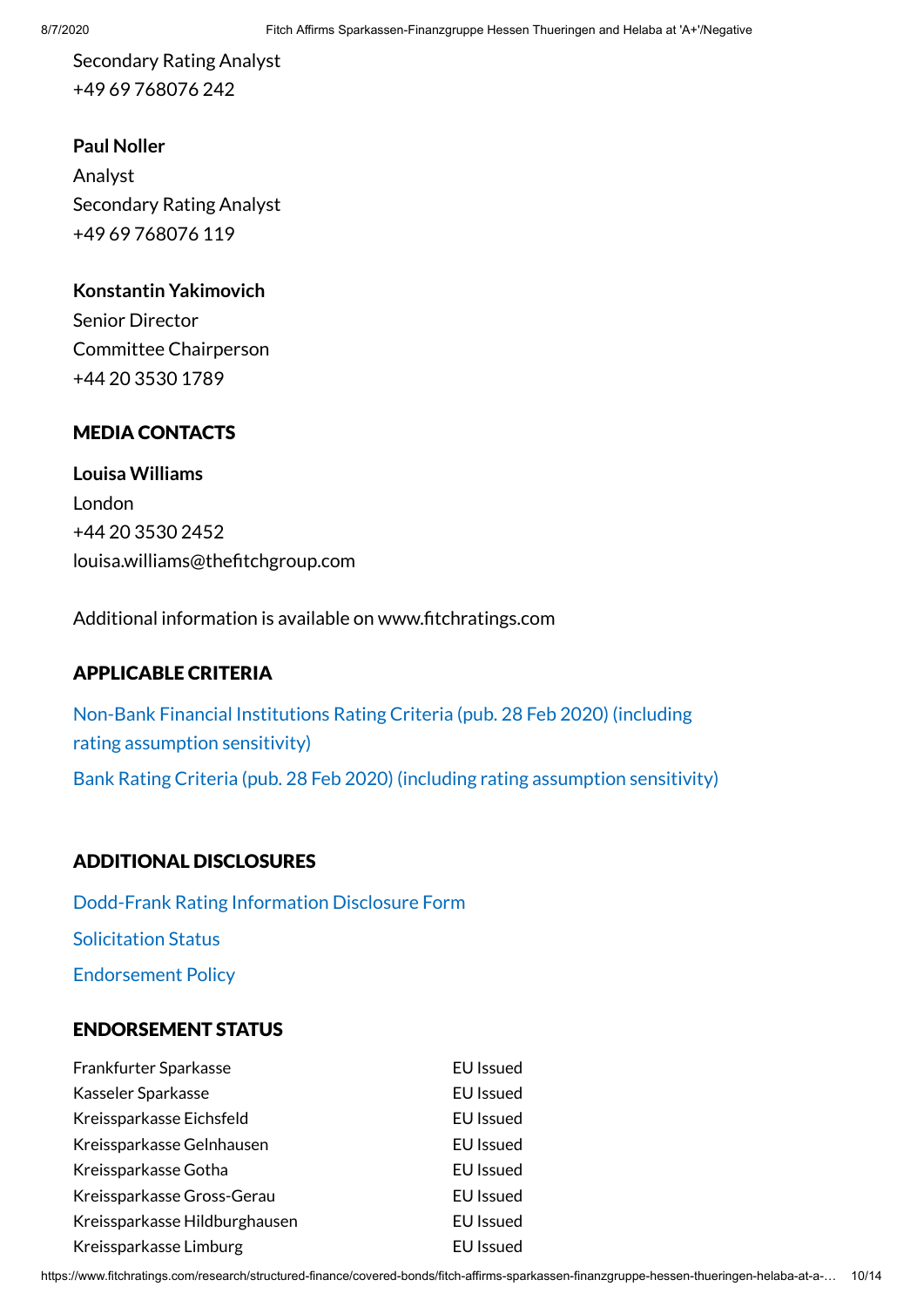8/7/2020 Fitch Affirms Sparkassen-Finanzgruppe Hessen Thueringen and Helaba at 'A+'/Negative

| Kreissparkasse Nordhausen                 | <b>FU</b> Issued |
|-------------------------------------------|------------------|
| Kreissparkasse Saale-Orla                 | <b>FU</b> Issued |
| Kreissparkasse Saalfeld-Rudolstadt        | <b>FU</b> Issued |
| Kreissparkasse Schluechtern               | <b>FU</b> Issued |
| Kreissparkasse Schwalm-Eder               | <b>FU</b> Issued |
| Kreissparkasse Weilburg                   | <b>FU</b> Issued |
| Kyffhaeusersparkasse Artern-Sondershausen | <b>FU</b> Issued |
| Landesbank Hessen-Thueringen Girozentrale | <b>FU</b> Issued |
| Nassauische Sparkasse                     | <b>FU</b> Issued |
| Sparkasse Altenburger Land                | <b>FU</b> Issued |
| Sparkasse Arnstadt-Ilmenau                | <b>FU</b> Issued |
| Sparkasse Bad Hersfeld-Rotenburg          | <b>FU</b> Issued |
| Sparkasse Battenberg (Eder)               | <b>FU</b> Issued |
| Sparkasse Bensheim                        | <b>FU Issued</b> |

#### DISCLAIMER

ALL FITCH CREDIT RATINGS ARE SUBJECT TO CERTAIN LIMITATIONS AND DISCLAIMERS. PLEASE READ THESE LIMITATIONS AND DISCLAIMERS BY FOLLOWING THIS LINK:

[HTTPS://WWW.FITCHRATINGS.COM/UNDERSTANDINGCREDITRATINGS](https://www.fitchratings.com/UNDERSTANDINGCREDITRATINGS). IN ADDITION, THE FOLLOWING [HTTPS://WWW.FITCHRATINGS.COM/RATING-](https://www.fitchratings.com/rating-definitions-document)DEFINITIONS-DOCUMENT DETAILS FITCH'S RATING DEFINITIONS FOR EACH RATING SCALE AND RATING CATEGORIES, INCLUDING DEFINITIONS RELATING TO DEFAULT. PUBLISHED RATINGS, CRITERIA, AND METHODOLOGIES ARE AVAILABLE FROM THIS SITE AT ALL TIMES. FITCH'S CODE OF CONDUCT, CONFIDENTIALITY, CONFLICTS OF INTEREST, AFFILIATE FIREWALL, COMPLIANCE, AND OTHER RELEVANT POLICIES AND PROCEDURES ARE ALSO AVAILABLE FROM THE CODE OF CONDUCT SECTION OF THIS SITE. DIRECTORS AND SHAREHOLDERS RELEVANT INTERESTS ARE AVAILABLE AT

[HTTPS://WWW.FITCHRATINGS.COM/SITE/REGULATORY](https://www.fitchratings.com/site/regulatory). FITCH MAY HAVE PROVIDED ANOTHER PERMISSIBLE SERVICE TO THE RATED ENTITY OR ITS RELATED THIRD PARTIES. DETAILS OF THIS SERVICE FOR RATINGS FOR WHICH THE LEAD ANALYST IS BASED IN AN EU-REGISTERED ENTITY CAN BE FOUND ON THE ENTITY SUMMARY PAGE FOR THIS ISSUER ON THE FITCH RATINGS WEBSITE.

#### READ LESS

# COPYRIGHT

Copyright © 2020 by Fitch Ratings, Inc., Fitch Ratings Ltd. and its subsidiaries. 33 Whitehall Street, NY, NY 10004. Telephone: 1-800-753-4824, (212) 908-0500. Fax: (212) 480-4435. Reproduction or retransmission in whole or in part is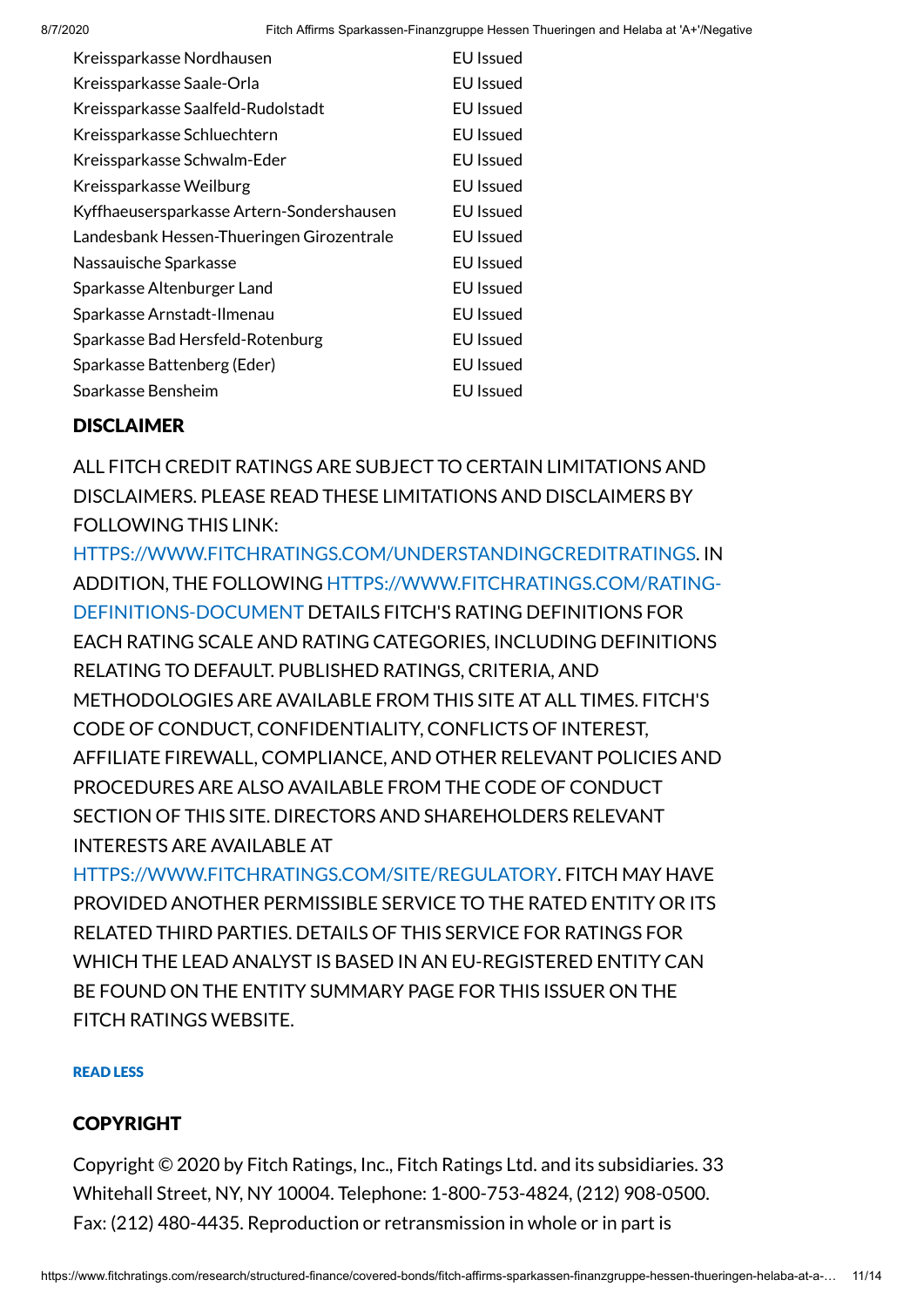prohibited except by permission. All rights reserved. In issuing and maintaining its ratings and in making other reports (including forecast information), Fitch relies on factual information it receives from issuers and underwriters and from other sources Fitch believes to be credible. Fitch conducts a reasonable investigation of the factual information relied upon by it in accordance with its ratings methodology, and obtains reasonable verification of that information from independent sources, to the extent such sources are available for a given security or in a given jurisdiction. The manner of Fitch's factual investigation and the scope of the third-party verification it obtains will vary depending on the nature of the rated security and its issuer, the requirements and practices in the jurisdiction in which the rated security is offered and sold and/or the issuer is located, the availability and nature of relevant public information, access to the management of the issuer and its advisers, the availability of pre-existing thirdparty verifications such as audit reports, agreed-upon procedures letters, appraisals, actuarial reports, engineering reports, legal opinions and other reports provided by third parties, the availability of independent and competent third- party verification sources with respect to the particular security or in the particular jurisdiction of the issuer, and a variety of other factors. Users of Fitch's ratings and reports should understand that neither an enhanced factual investigation nor any third-party verification can ensure that all of the information Fitch relies on in connection with a rating or a report will be accurate and complete. Ultimately, the issuer and its advisers are responsible for the accuracy of the information they provide to Fitch and to the market in offering documents and other reports. In issuing its ratings and its reports, Fitch must rely on the work of experts, including independent auditors with respect to financial statements and attorneys with respect to legal and tax matters. Further, ratings and forecasts of financial and other information are inherently forward-looking and embody assumptions and predictions about future events that by their nature cannot be verified as facts. As a result, despite any verification of current facts, ratings and forecasts can be affected by future events or conditions that were not anticipated at the time a rating or forecast was issued or affirmed. The information in this report is provided "as is" without any representation or warranty of any kind, and Fitch does not represent or warrant that the report or any of its contents will meet any of the requirements of a recipient of the report. A Fitch rating is an opinion as to the creditworthiness of a security. This opinion and reports made by Fitch are based on established criteria and methodologies that Fitch is continuously evaluating and updating. Therefore, ratings and reports are the collective work product of Fitch and no individual, or group of individuals, is solely responsible for a rating or a report. The rating does not address the risk of loss due to risks other than credit risk, unless such risk is specifically mentioned. Fitch is not engaged in the offer or sale of any security. All Fitch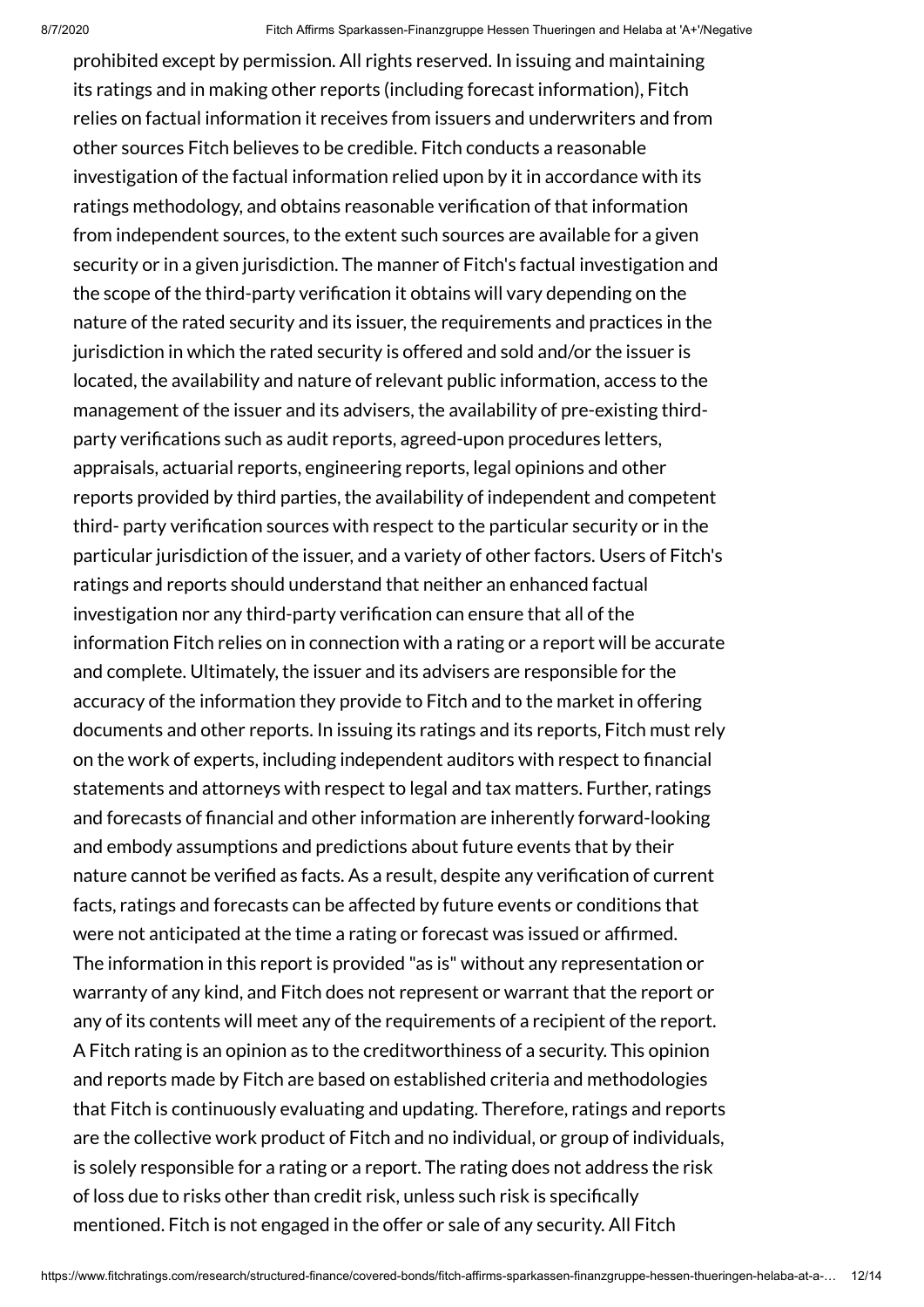reports have shared authorship. Individuals identified in a Fitch report were involved in, but are not solely responsible for, the opinions stated therein. The individuals are named for contact purposes only. A report providing a Fitch rating is neither a prospectus nor a substitute for the information assembled, verified and presented to investors by the issuer and its agents in connection with the sale of the securities. Ratings may be changed or withdrawn at any time for any reason in the sole discretion of Fitch. Fitch does not provide investment advice of any sort. Ratings are not a recommendation to buy, sell, or hold any security. Ratings do not comment on the adequacy of market price, the suitability of any security for a particular investor, or the tax-exempt nature or taxability of payments made in respect to any security. Fitch receives fees from issuers, insurers, guarantors, other obligors, and underwriters for rating securities. Such fees generally vary from US\$1,000 to US\$750,000 (or the applicable currency equivalent) per issue. In certain cases, Fitch will rate all or a number of issues issued by a particular issuer, or insured or guaranteed by a particular insurer or guarantor, for a single annual fee. Such fees are expected to vary from US\$10,000 to US\$1,500,000 (or the applicable currency equivalent). The assignment, publication, or dissemination of a rating by Fitch shall not constitute a consent by Fitch to use its name as an expert in connection with any registration statement filed under the United States securities laws, the Financial Services and Markets Act of 2000 of the United Kingdom, or the securities laws of any particular jurisdiction. Due to the relative efficiency of electronic publishing and distribution, Fitch research may be available to electronic subscribers up to three days earlier than to print subscribers. For Australia, New Zealand, Taiwan and South Korea only: Fitch Australia Pty Ltd holds an Australian financial services license (AFS license no. 337123) which authorizes it to provide credit ratings to wholesale clients only. Credit ratings information published by Fitch is not intended to be used by persons who are retail clients within the meaning of the Corporations Act 2001 Fitch Ratings, Inc. is registered with the U.S. Securities and Exchange Commission as a Nationally Recognized Statistical Rating Organization (the "NRSRO"). While certain of the NRSRO's credit rating subsidiaries are listed on Item 3 of Form NRSRO and as such are authorized to issue credit ratings on behalf of the NRSRO (see <https://www.fitchratings.com/site/regulatory>), other credit rating subsidiaries are not listed on Form NRSRO (the "non-NRSROs") and therefore credit ratings issued by those subsidiaries are not issued on behalf of the NRSRO. However, non-NRSRO personnel may participate in determining credit ratings issued by or on behalf of the NRSRO.

#### READ LESS

#### <span id="page-12-0"></span>SOLICITATION STATUS